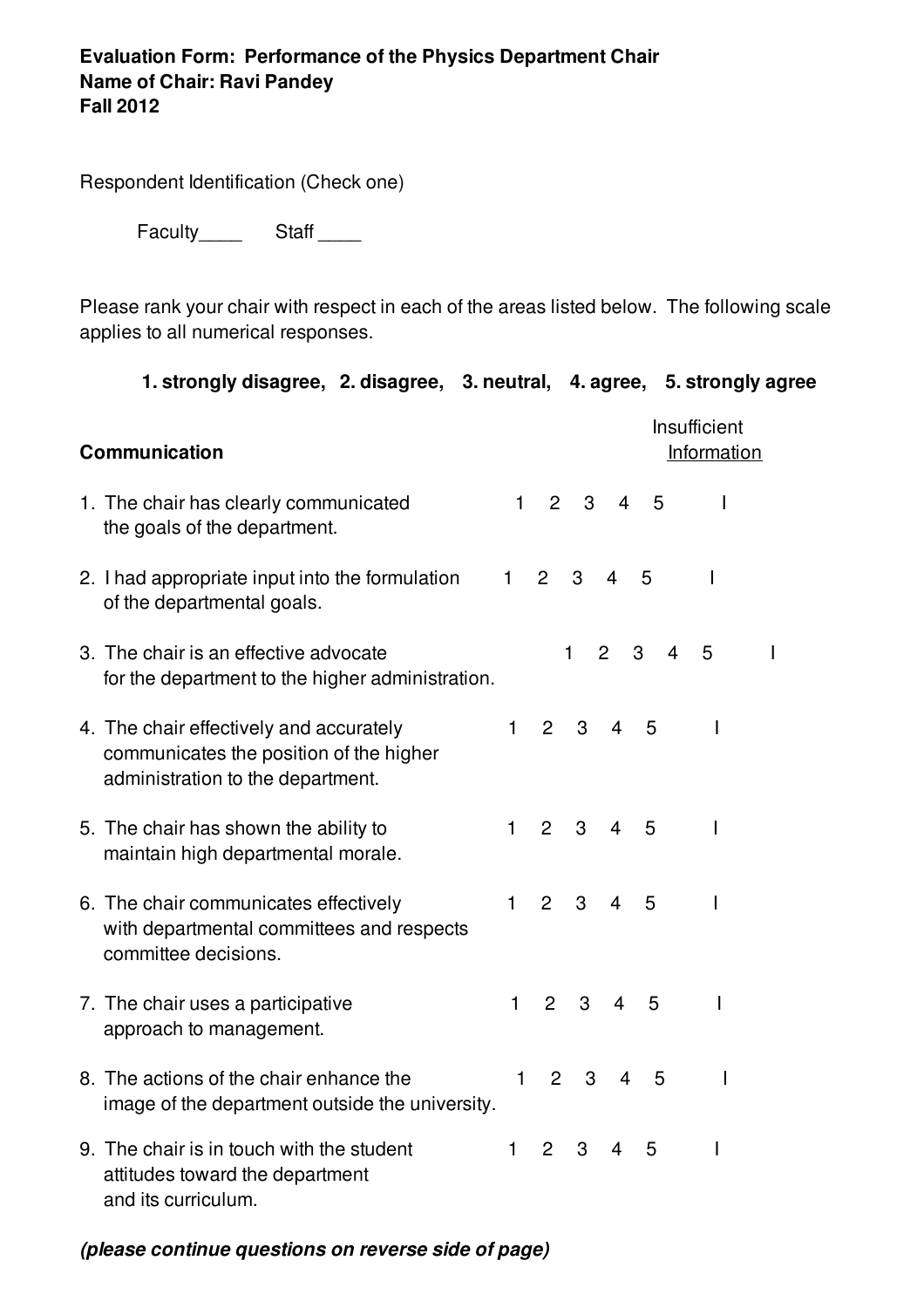|                 | 10. The chair works to create an<br>environment which fosters faculty/staff<br>development.                                     | 1            | $\overline{2}$ | 3                | 4              | 5                                |                          |   |
|-----------------|---------------------------------------------------------------------------------------------------------------------------------|--------------|----------------|------------------|----------------|----------------------------------|--------------------------|---|
|                 | 11. The chair treats you with respect.                                                                                          | 1            | $\overline{2}$ | 3                | $\overline{4}$ | 5                                | $\overline{\phantom{a}}$ |   |
|                 | 12. The chair encourages<br>effective teaching.                                                                                 | 1            | 2              | 3 <sup>1</sup>   | $\overline{4}$ | 5                                |                          |   |
|                 | <b>Administrative Detail</b>                                                                                                    |              |                |                  |                |                                  |                          |   |
|                 | 13. The chair ensures that resources<br>are distributed equitably within the<br>department.                                     | 1            |                | $2^{\circ}$<br>3 | $\overline{4}$ | 5                                | I                        |   |
|                 | 14. The chair ensures that work is<br>assigned fairly and suitably.                                                             | $\mathbf{1}$ | $2^{\circ}$    | 3                | $\overline{4}$ | 5                                |                          |   |
|                 | 15. Salary adjustments, under the control<br>of the chair, are made equitably.                                                  | $\mathbf{1}$ | $2^{\circ}$    | $\mathbf{3}$     | $\overline{4}$ | 5                                |                          |   |
| well.           | 16. The chair ensures that the financial<br>resources of the department are managed                                             | 1            | $2^{\circ}$    | 3                | $\overline{4}$ | 5                                | I                        |   |
|                 | 17. The chair makes decisions in a<br>timely manner.                                                                            | 1            | $\overline{2}$ | 3                | $\overline{4}$ | 5                                | 1                        |   |
| <b>Progress</b> |                                                                                                                                 |              |                |                  |                |                                  |                          |   |
|                 | 18. During the tenure of this chair the<br>department has made steady progress toward<br>the achievement of its academic goals. |              |                |                  |                | $1 2 3 4 5$                      |                          | L |
|                 | 19. The chair has been an effective<br>advocate for resource development external<br>to the department.                         |              |                | 1                | $2^{\circ}$    | 3 <sup>1</sup><br>$\overline{4}$ | - 5                      |   |
|                 | 20. The chair has made adequate<br>progress toward addressing the suggestions put<br>forward during her/his last review.        |              |                | 1.               | $\overline{2}$ | 3<br>4                           | 5                        |   |